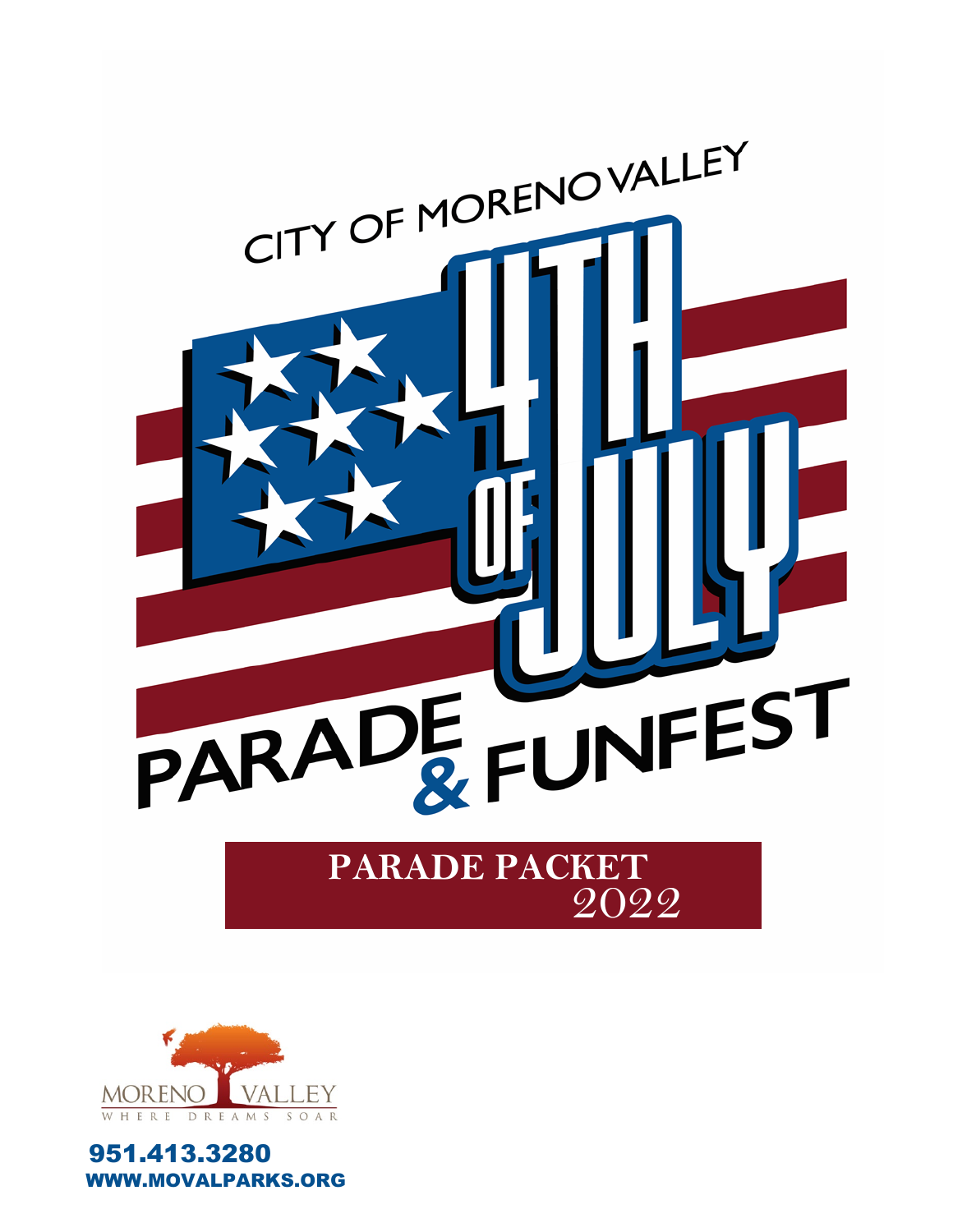May 4, 2022

Dear Friend and Parade Lover:

The City's Parks and Community Services Department is planning an awe-inspiring **4th of July Parade**, filled with fun, excitement, and the spirit of patriotism revolving around the theme, *"Independence Day the MoVal Way"* The parade will begin at **9:30 a.m.,** on **Monday, July 4.**

We are inviting members of the community, businesses, churches, non-profit organizations, athletic groups, school districts, and other organizations to join us as a participant in the parade.

The enclosed parade application lists a variety of categories from which you are welcome to select and participate. The entry form and required accompanying forms (listed below) must be completed and returned to the Conference and Recreation Center by **Monday, June 13. Submit by mail to: Moreno Valley Parks and Community Services Department, Attention: Parade, P.O. Box 88005, Moreno Valley, CA 92552-0805** or submit the forms, by appointment only, to the Moreno Valley Conference and Recreation Center at 14075 Frederick Street.

Documents required at the time of submission:

- Parade entry form (up to two vehicles per form)
- Liability Release forms for each individual participating in each parade entry (regardless of age)
- Proof of DMV registration and automobile insurance for each parade entry vehicle
- Payment of \$33.40 for each parade entry form

The last day of registration is Monday, June 13. No parade entries will be accepted after that date.

The City of Moreno Valley reserves the right to refuse any parade entry which may not be in the best interest of the community. Such determination will be made at the sole discretion of the Parade Coordinators.

We hope you will be able to participate in this year's exciting  $4<sup>th</sup>$  of July Parade! For more information or to schedule an appointment to submit the completed forms, please contact Community Services Supervisor, Claudia Torres at 951-413-3289, or by e-mail at claudiat@moval.org.

Sincerely,

Jeremy Bubnick

Jeremy Bubnick Parks & Community Services Director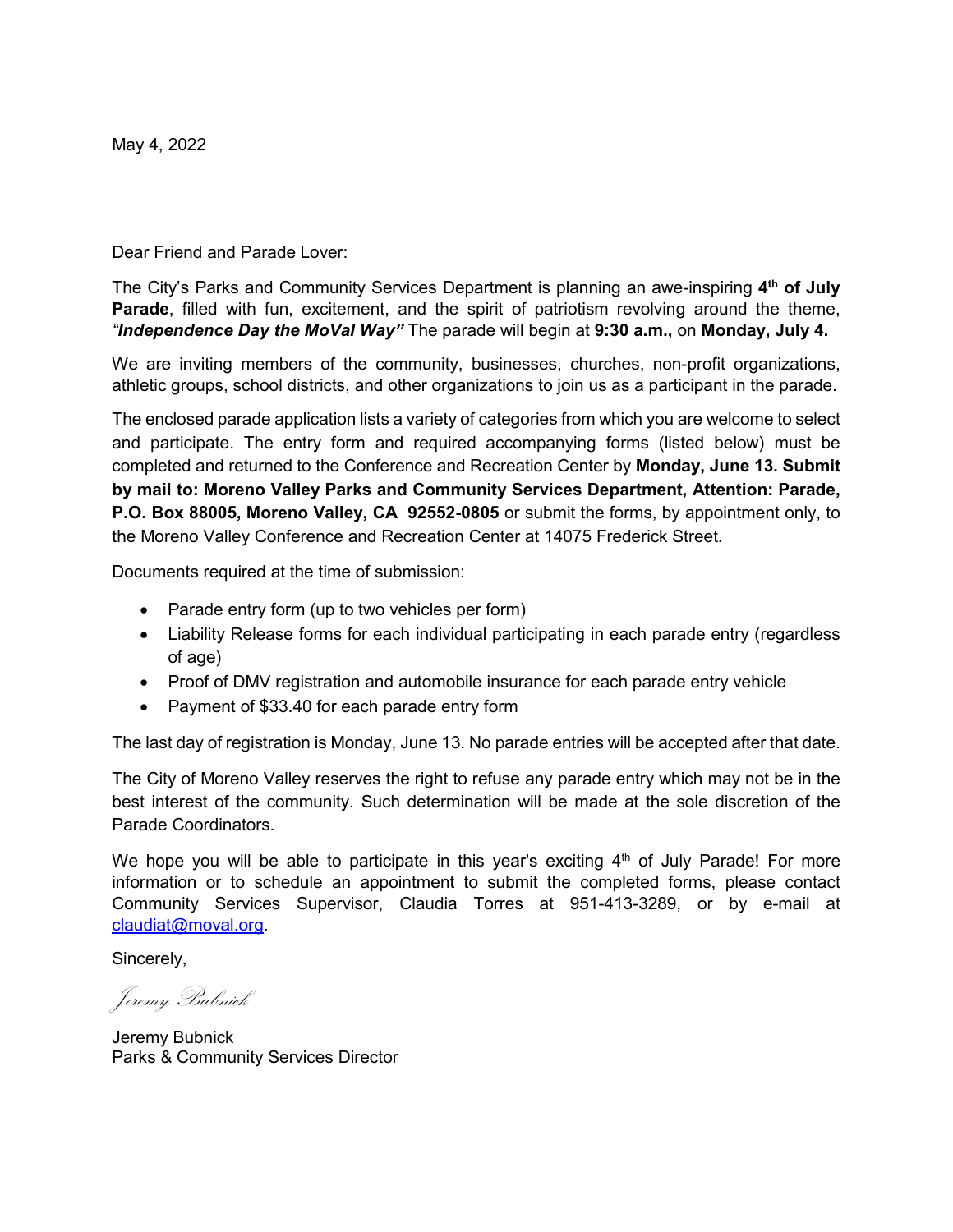# **PARADE ENTRY GUIDELINES/SCHEDULE**

### **PLEASE READ INFORMATION THOROUGHLY**

Dear Parade Participant:

This year's parade theme is "*Independence Day the MoVal Way"* We look forward to seeing your entry designed around this official theme. Let's make this year's event a sensational experience of skilled artistry.

# **TIMES**

The check-in process begins at **7:30 a.m. on July 4**. Please **check-in as early as possible**. You should have **completed your check-in by 8:15 a.m.** All entries checked-in after 8:15 a.m**.** will be placed at the end of the parade line up. All floats and vehicles must be in their assigned staging locations by 8:30 a.m. for inspection by the fire marshal and prejudging.

The parade will commence **promptly at 9:30 a.m.** It should take 1 to 1.5 hours to travel the route, arriving at the de-staging area between 11:00 and 11:30 a.m. at TownGate Center parking lot off Heritage Way (the last entrance to the right).

# **CHECK-IN PROCEDURES AND ROUTE**

Read through carefully to ensure you have an easy check-in process.

The parade will be staged on Calle San Juan de Los Lagos Blvd. (adjacent to the City Hall offices). Participants can approach the staging area via Alessandro Blvd. and Elsworth St**.** or Cactus Ave. and Veterans Way (please see attached map). These will be the only entrances to the staging area. Please follow the directions below for your parade status:

#### *VIP, Parade Vehicle, and those with Disabled Placard ONLY*

Access to the parade will be via Cactus Ave. proceeding north on Veterans Way. Be advised that you will be stopped twice by friendly staff according to the following process: Once at Veterans Way and Goldencrest Dr. to ensure that you are in the correct area, and a second time at the check-in tent on Veterans Way and Calle San Juan de Los Lagos Blvd.

#### *VIP's and Parade Vehicle/Float Entries please note the following:*

- **VIP and VIP Parade Vehicles:** VIP's will receive 2 parking passes in the mail for both the parade vehicle and the vehicle you arrive in. Additional participants must park in the general parking area, located off of Elsworth St. and Newhope St.
- **Parade vehicles and floats:** Only the actual vehicle or float traveling the parade route will be allowed to continue to the staging area on Calle San Juan de Los Lagos Blvd. All other participants in the parade will need to park and/or be dropped off in the general parking area, located on Elsworth St. and Newhope St.

#### *Parade Parking/Participant Drop Off ONLY*

Access to parade parking and participant drop off will be available heading eastbound (*only*) on Alessandro Blvd. and southbound on Elsworth St. or from any direction on Cactus Ave. and northbound on Elsworth St. (*please see attached map*). From either access you will need to head east on Newhope St. to access the parking lot and drop off area. Parade participants will be permitted to walk from the parking area to Calle San Juan de Los Lagos Blvd. via Veterans Way. A check-in tent will be located at this intersection. (*Signs will be posted directing you to the staging area.*) One representative from each parade entry must check in here, verifying that all the entry participants and equipment are present and that liability forms for all participants have been submitted. At the time you check in, you will be given a number on a large card. That number must be visible on the left side of your entry throughout the parade. Judges and announcers along the parade route use this number to identify each entry.

The parade route will go northbound on Frederick St., from the corner of Alessandro Blvd. and Frederick St., then westbound on TownGate Blvd. to the de-staging area. Staff will assist you with de-staging upon arrival.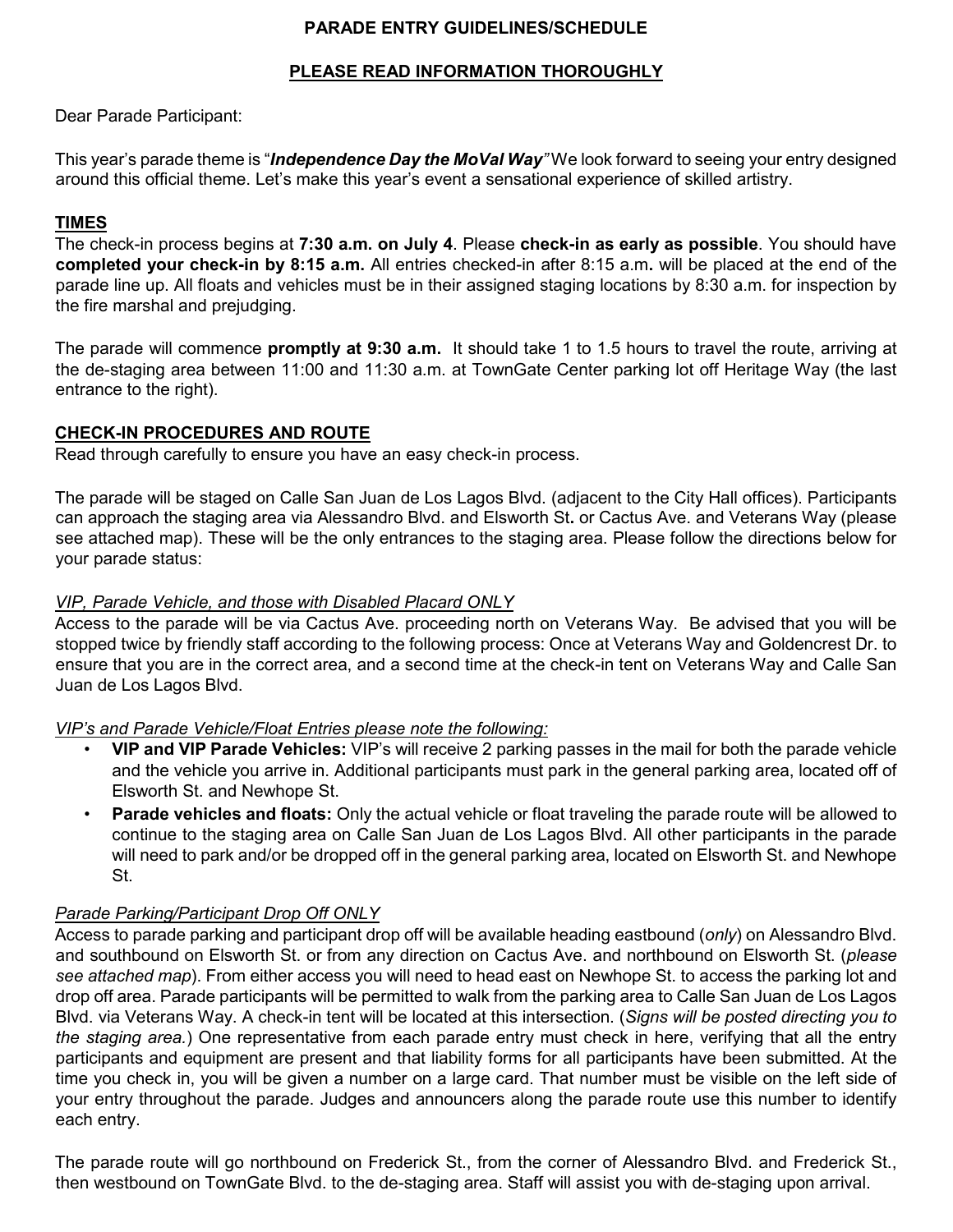**Buses and trucks dropping off parade participants or equipment at the staging area** should proceed to the de-staging area to park and await the arrival of the parade entries. Smaller vehicles dropping off participants at the staging area should find another area close to the de-staging area to park their cars. The parking lot designated for de-staging needs to be kept clear for large vehicles, marching units, and equestrian entries. A map of the de-staging area is included in this packet.

## **LIABILITY RELEASE FORMS**

**A signed liability release form is required for each individual marching or riding in the parade as part of your entry, regardless of age. THIS IS AN EXTREMELY IMPORTANT REQUIREMENT.** One blank form is included in this packet. Please copy as many blank forms as needed for all members of your group (IF IN DOUBT, FILL ONE OUT). Additional blank forms are available online at *www.MoVal.org/fourth*. All completed liability release forms must be submitted to the Parks and Community Services Department on or before **June 13**.

#### **CHILDREN**

Parade officials are not responsible for youth in the parade. Please provide adequate supervision. At the destaging area, ensure everyone from your group is picked up. Parade marshals will not tend to your children. Also, be sure to provide ample water for your youth marching or riding in the parade. Water stations are available along parade route.

#### **EQUESTRIAN ENTRIES**

All equestrian entries will check in at Veterans Way and Cactus Ave. The Equestrian staging area is located on Brodiaea Ave., between Frederick St. and Graham St. As the entries begin, your equestrian entry will be merged into the line-up**. Please be sure to provide enough people and "pooper scoopers" to follow behind your entry.** By doing so, you will be courteous to those individuals marching behind your entry. Many equestrian entries in the past have dressed up those individuals as clowns (or something similar) and have made them part of their entry.

#### **FLOATS AND VEHICLES**

There is a maximum of **TWO** vehicles per one application form. Organizations with more than two vehicle entries are required to submit additional applications. All parade entries must comply with basic safety and fire regulations. Decorative material on parade floats shall be noncombustible or flame retardant. Motorized parade floats shall be provided with a minimum **2A10BC** rated portable fire extinguisher readily accessible to the operator. **THIS WILL BE STRICTLY ENFORCED - NO ENTRY WILL BE ALLOWED TO PARTICIPATE IN THE PARADE IF THESE FIRE REGULATIONS ARE NOT OBSERVED.**

All vehicles participating in the parade must have valid DMV registration permit and auto insurance. Proof of registration and insurance must be submitted with the parade entry application form All parade vehicles shall comply with the 5 MPH speed limit while driving the parade route. No race type vehicles shall be permitted to drive the parade route. Race vehicles wishing to participate in the parade may do so by transporting their race vehicles on a flatbed truck. All race vehicles must keep their engines off at all times throughout the course of this event.

#### **PARADE CONDUCT**

The use of profane language, disorderly conduct or behavior which incites public disorder will not be permitted. Any parade entry participating in unsafe conduct or conduct posing a danger to spectators or parade participants is subject to being removed from the parade. **There is no distribution of paper goods including flyers, business cards, or advertising materials** of any sort along the parade route or during this event. You may distribute flags, pins or any item that is specific to the July  $4<sup>th</sup>$  celebration theme.

#### **MARCHING AND PERFORMING ENTRIES**

The judges' stand will be located at the Cottonwood Golf Center located just south of Cottonwood Ave., on the west side of Frederick St. If your entry wishes to stop and perform for the judges, **please limit any exhibition to a maximum of 45 seconds** in order to keep the parade moving smoothly. **This will be strictly enforced, and you will be penalized points by the judges if the time limit is exceeded.**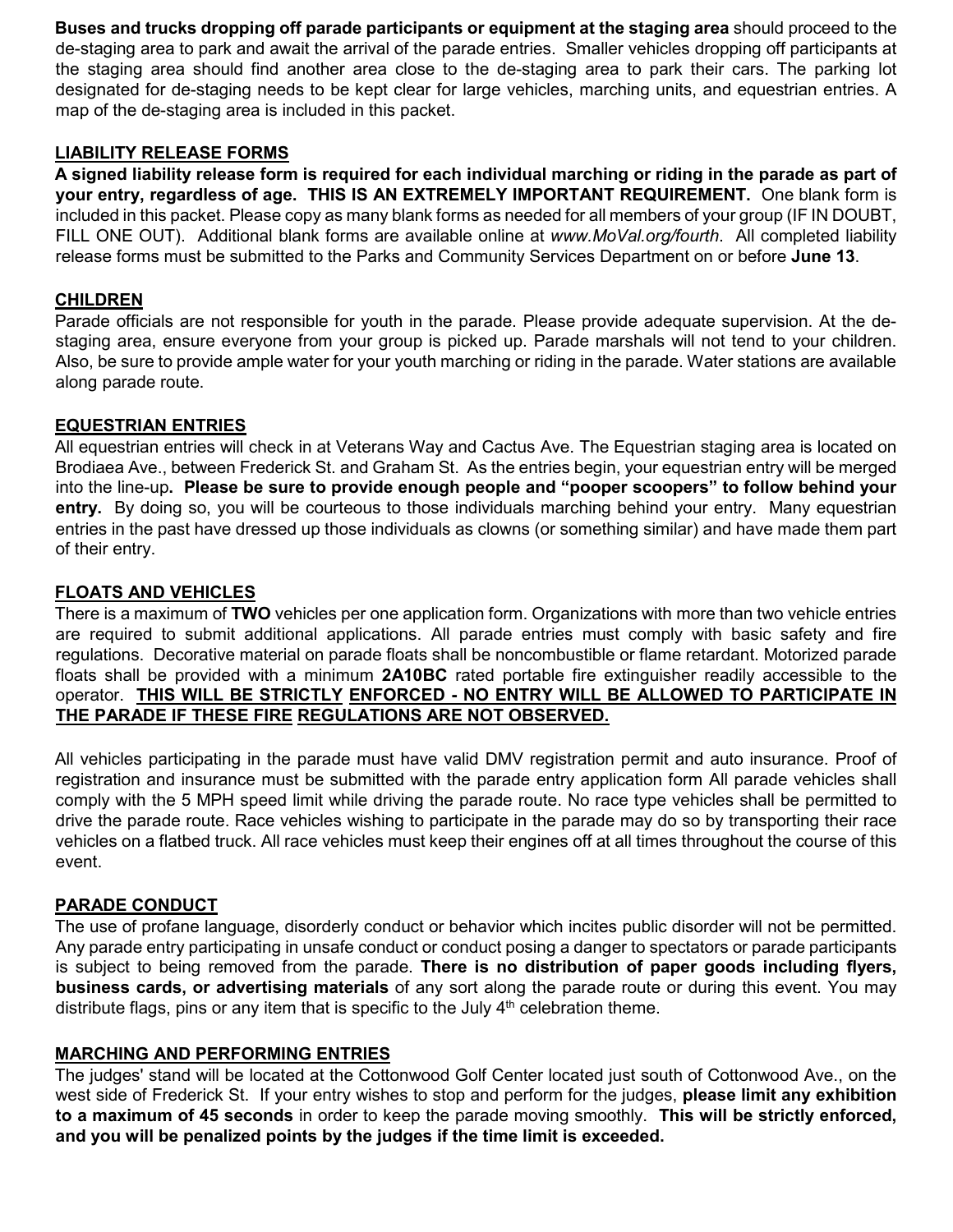The following categories will be judged before the parade, and the winners will be preceded along the parade route by a banner announcing their awards:

Sweepstakes - Best Overall Entry Theme Trophy - Best Depiction of Parade Theme Mayor and Council Trophy - Best Non-Marching Youth Entry Chamber of Commerce Trophy - Best Commercial Entry Depicting the Theme

The following categories will be judged during the parade:

Most Humorous Outstanding Vehicle Outstanding Commercial Entry Outstanding Non-Commercial Entry Outstanding Musical Unit (Marching) Outstanding Musical Unit (Stationary) Outstanding Musical Unit (Youth and Corps) Outstanding Marching/Drill Unit (17 Years and Younger) Outstanding Marching/Drill Unit (18 Years and Above) Outstanding Equestrian Entry Outstanding Cultural Entry

# **FLAG REGULATIONS**

The American flag, when carried in a procession with another flag or flags, should be either on the marching right; that is, the flag's own right, or if there is a line of other flags, in front of the center of that line. The American flag should not be displayed on a float in a parade except from a staff. The American flag should not be draped over the hood, top, sides, or back of a vehicle or of a railroad train or a boat. When the American flag is displayed on a motorcar, the staff should be fixed firmly to the chassis or clamped to the right fender. No other flag or pennant should be placed over or above or, if on the same level, to the right of flag of the United States of America.

#### **OTHER INFORMATION**

Do not de-stage before reaching the de-staging area at the end of the parade. Keep proper distances and follow instructions provided by marshals and parade officials.

Should your vehicle or float have a mechanical failure, pull off to the side of the road as soon as possible. A marshal will come to assist you.

The Moreno Valley Police Department has overall authority along the route. Marshals and communicators will be assisting and working directly with you.

# *Winners of the judged marching and performing categories will be awarded/recognized at the next City Council Meeting scheduled after July 4.*

*Parade DVD's are available. They will be sold at City Hall on/after Monday, July 11.* 

# **If you have further questions, contact the Parks and Community Services Department at 951.413.3280 or by email at recreation@moval.org.**

**REMEMBER:** After the parade, the Fun Fest will begin at 2 p.m. at the Civic Center Amphitheater, 14075 Frederick St. This years' entertainment includes multiple live performances, food vendors, informational booths and a Kid's Fun Zone. At 9 p.m. the fireworks display, simulcast by KOLA 99.9, will begin. There will be something for everyone, so please come and celebrate.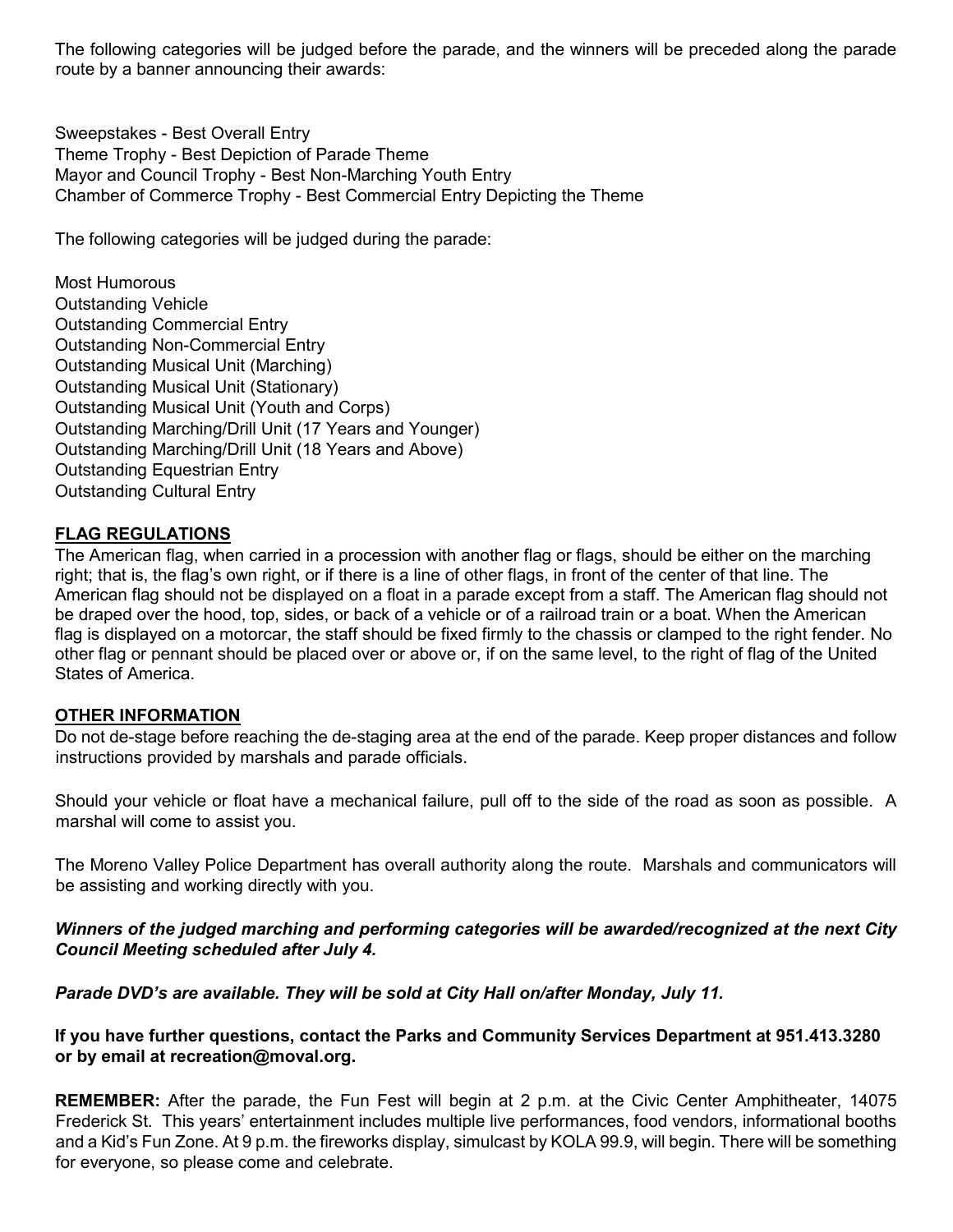#### **PARADE ENTRY REGULATIONS**

#### **JULY 4, 2022**

The following are the parade regulations for parade entries:

- 1. **A signed liability release form is required for every individual marching or riding in the parade as part of your entry, regardless of age.**
- 2. Parade entries are required to submit proof of vehicle registration and auto insurance upon application submission.
- 3. There is a maximum of TWO vehicle entries per one application form. Organizations with more than one vehicle entry are required to submit additional parade entry applications.
- 4. There is **no** passing out of flyers, business cards, or advertising materials of any sort along the parade route or during this event.
- 5. The parade speed limit is 5 MPH. Any entry exceeding this speed limit shall be removed from the parade line up.
- 6. No race type vehicle will be permitted to drive the parade route. Race vehicles wishing to participate in the parade may do so by transporting their race vehicle on a flatbed truck. All race type vehicles must keep their engines off at all times during the course of the event. All vehicles must have a current DMV vehicle registration permit.
- 7. The check-in process begins at **7:30 a.m., July 4**. **Please do not arrive before this time.**
- 8. All equestrian entries will check in at Veterans Way and Cactus Ave. **Please be sure to provide enough people and "pooper scoopers" to follow behind your entry.**
- 9. If your entry **checks in after 8:15 a.m.,** you will be placed at the end of the parade line up.
- 10. All floats and vehicles must be in their assigned staging locations by **8:30 a.m.** for inspection by the fire marshal.
- 11. All parade entries must comply with fire regulations. These requirements are included in your Parade Entry Packet. **THIS WILL BE STRICTLY ENFORCED - NO ENTRY WILL BE ALLOWED TO PARTICIPATE IN THE PARADE IF THE FIRE REGULATIONS ARE NOT OBSERVED.**
- 12. All parade entries must comply with the flag regulations or parade entries will be asked to remove any flags from being displayed.
- 13. Prejudging will begin at the staging area at approximately **8:30 a.m.**
- 14. The parade will start **promptly at 9:30 a.m.** Entries should begin reaching the de-staging area between **11:00 and 11:30 a.m.**
- 15. The use of profane language, disorderly conduct or behavior which incites public disorder will not be permitted. Any parade participant exhibiting unsafe conduct or conduct posing a danger to spectators or parade participants is subject to being removed from the parade.
- 13. Any participant not complying with these regulations will not be permitted to participate in the parade and is subject for removal from the parade.
- 14. All required forms (*parade application form 1A, parade entry bio form 1B, parade entry regulations form 2, signed vehicle/float conditions form 3, and signed waiver for all participants' form 4*) must be received by **June 13**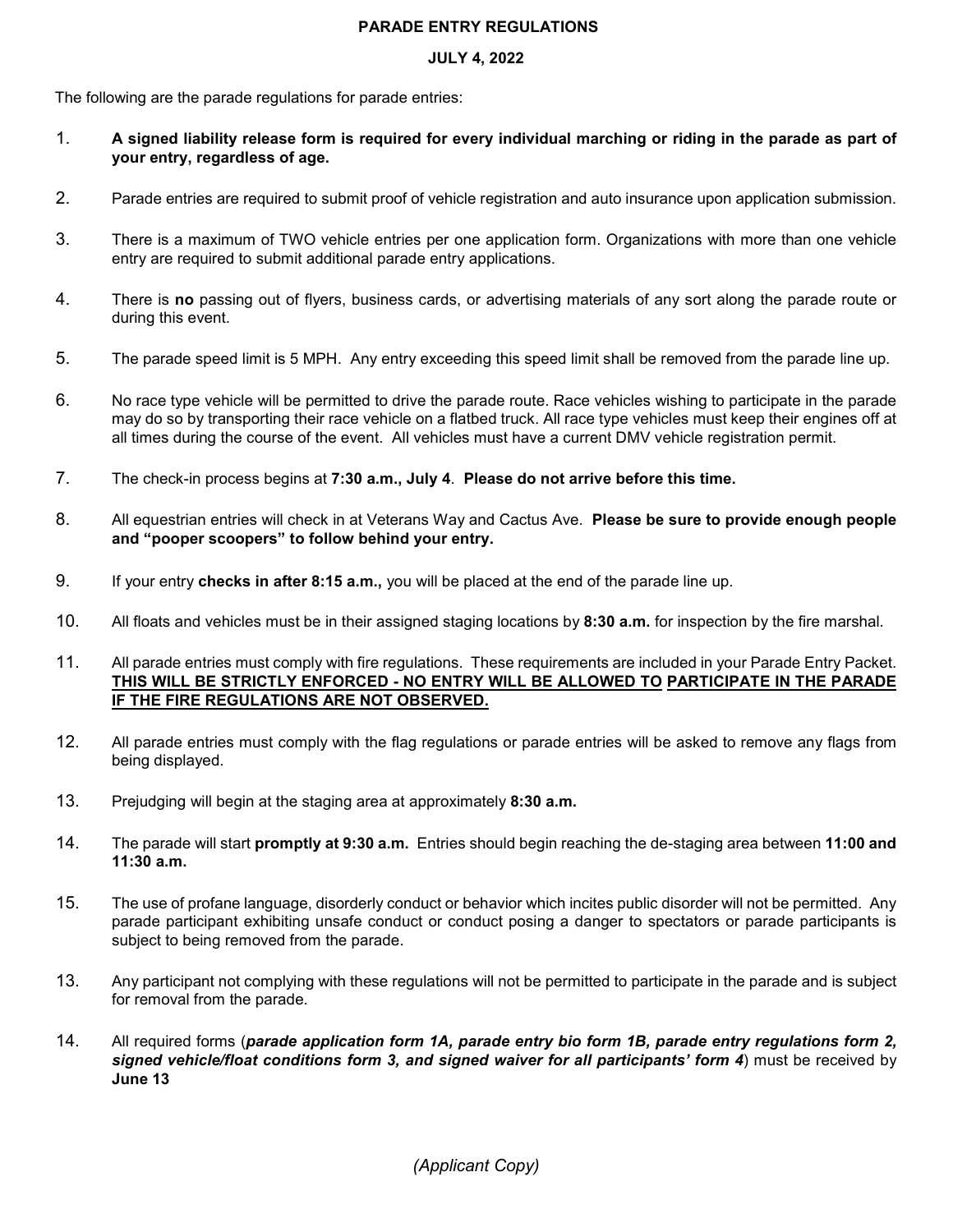# **PARADE ENTRY REGULATIONS**

The following are the parade regulations for parade entries:

- 1. **A signed liability release form is required for every individual marching or riding in the parade as part of your unit, regardless of age.**
- 2. Parade entries are required to submit proof of vehicle registration and auto insurance upon application submission.
- 3. There is a maximum of TWO vehicle entries per one application form. Organizations with more than two vehicle entries are required to submit additional parade entry applications.
- 4. There is **no** passing out of flyers, business cards, or advertising materials of any sort along the parade route or during this event.
- 5. The parade speed limit is 5 MPH. Any entry exceeding this speed limit shall be removed from the parade line up.
- 6. No race type vehicles shall be permitted to drive the parade route. Race vehicles wishing to participate in the parade may do so by transporting their race vehicle in the parade on a flatbed truck. All race type vehicles must keep their engines off at all times during the course of the event. All vehicles must have a current DMV vehicle registration permit.
- 7. The check-in process begins at **7:30 a.m., July 4**. **Please do not arrive before this time.**
- 8. All equestrian entries will check in at Veterans Way and Cactus Ave. **Please be sure to provide enough people and "pooper scoopers" to follow behind your entry.**
- 9. If your entry **checks in after 8:15 a.m.,** you will be placed at the end of the parade line up.
- 10. All floats and vehicles must be in their assigned staging locations by **8:30 a.m.** for inspection by the fire marshal.
- 11. All parade entries must comply with fire regulations. These requirements are included in your Parade Entry Packet. **THIS WILL BE STRICTLY ENFORCED - NO ENTRY WILL BE ALLOWED TO PARTICIPATE IN THE PARADE IF THE FIRE REGULATIONS ARE NOT OBSERVED.**
- 12. All parade entries must comply with the flag regulations or parade entries will be asked to remove any flags from being displayed.
- 13. Prejudging will begin at the staging area at approximately **8:30 a.m.**
- 14. The parade will commence **promptly at 9:30 a.m.** Units should begin reaching the de-staging area between **11:00 and 11:30 a.m.**
- 15. The use of profane language, disorderly conduct or behavior which incites public disorder will not be permitted. Any parade participant exhibiting unsafe conduct or conduct posing a danger to spectators or parade participants is subject to being removed from the parade.
- 13. Any participant not complying with these regulations will not be permitted to participate in the parade and is subject for removal from the parade.
- 14. All required forms (*parade application form 1A, parade entry bio form 1B, parade entry regulations form 2, signed vehicle/float conditions form 3, and signed waiver for all participants' form 4*) must be received by **June 13**.

**I have carefully read and understand the Parade Entry Regulations detailed above for the parade on July 4. I am aware that if my organization does not comply with these regulations, my organization will not be permitted to participate as an entry in the parade and is subject to being pulled out of the parade line-up.** 

| Dated:         | Organization:        |
|----------------|----------------------|
| Signature:     | <b>Printed Name:</b> |
| Title:         | Address:             |
| Day Telephone: | Evening Telephone:   |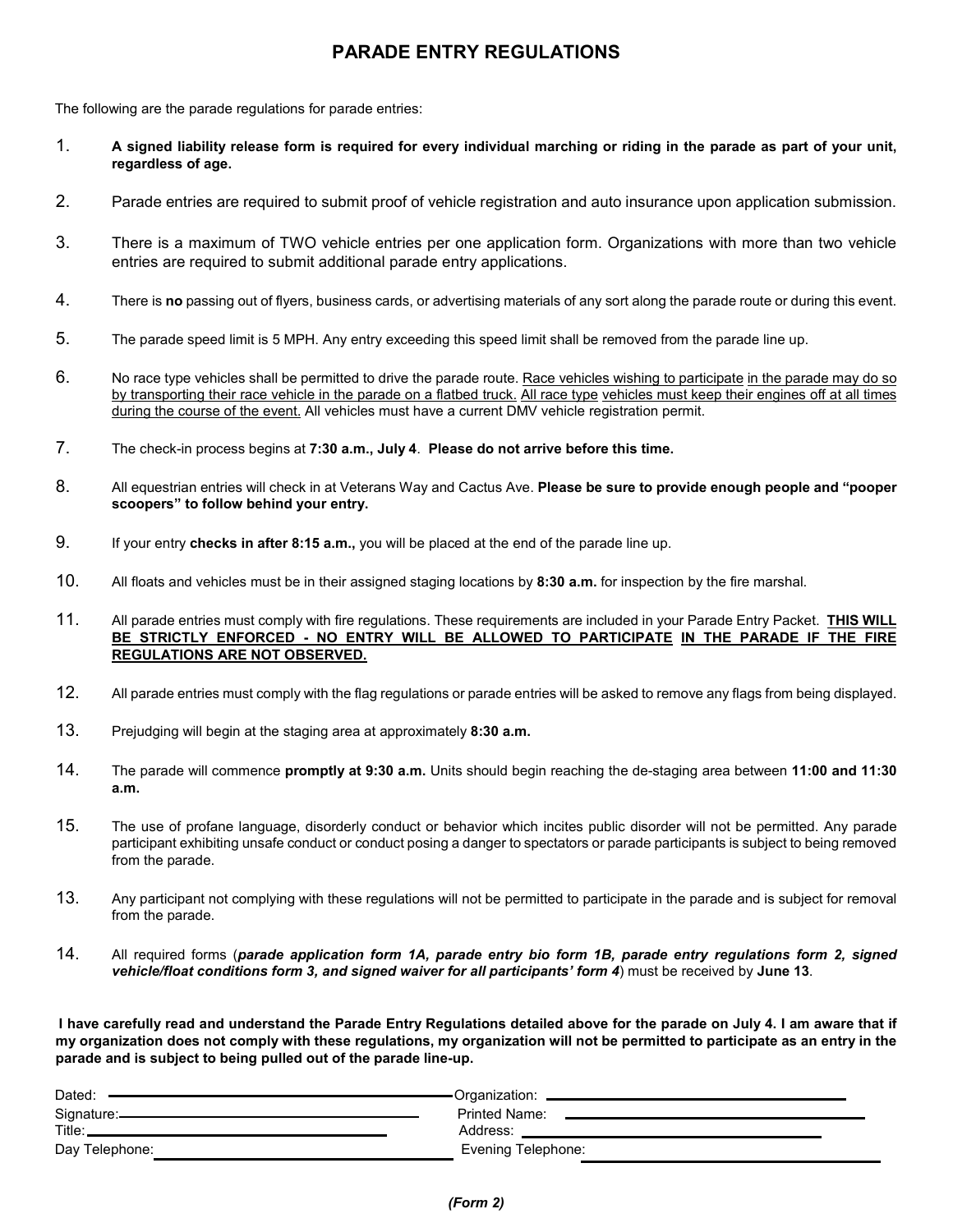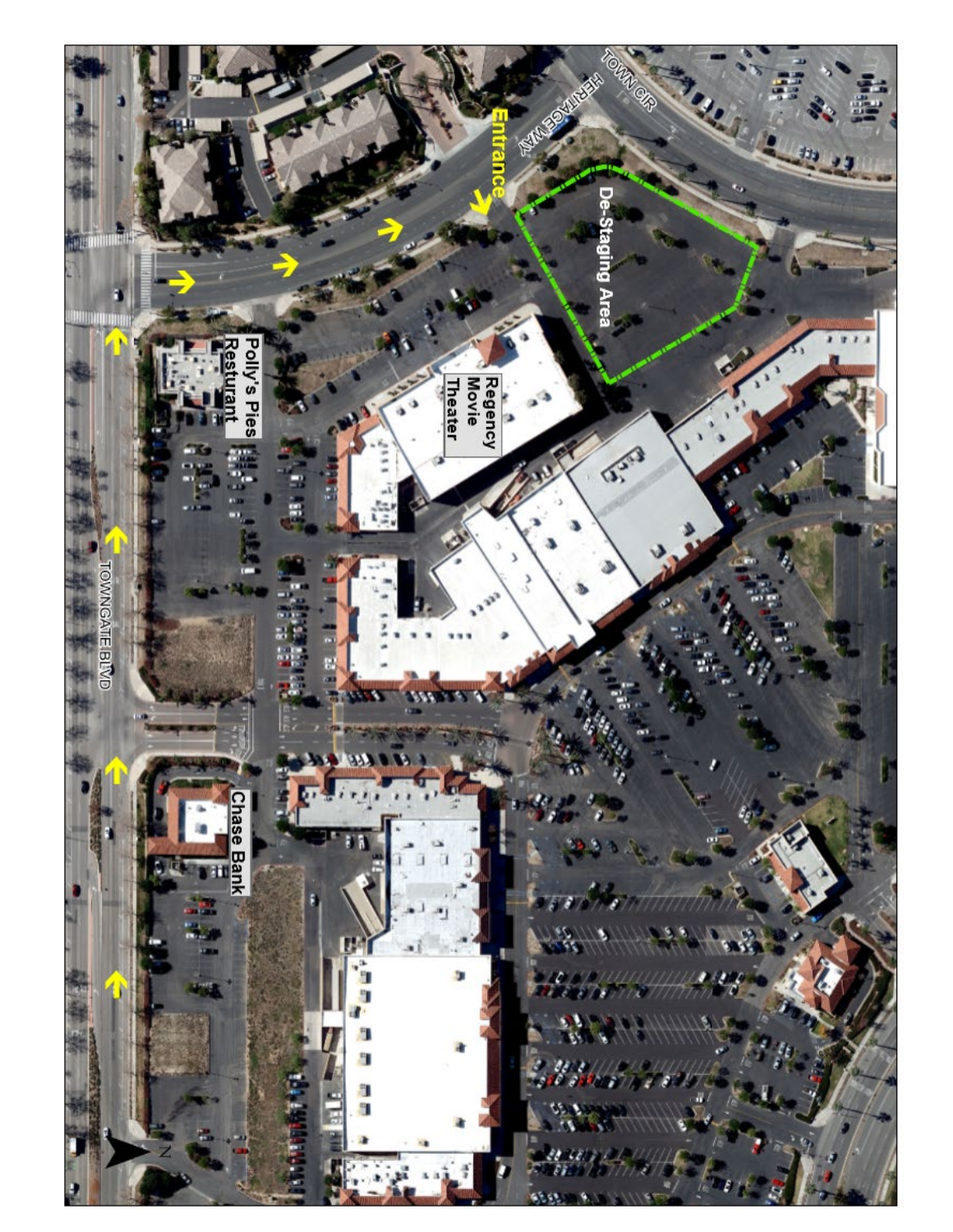#### **PARADE APPLICATION JULY 4, 2022**

Please type or print in **ink** and return to the Parade Office, P.O. Box 88005, Moreno Valley, CA 92552-0805. **The Registration fee is \$33.40 per application. Please make checks payable to the City of Moreno Valley. NO ENTRIES ACCEPTED AFTER JUNE 13. TWO vehicles maximum per application.** 

| Entry or Vehicle #1 Title:            |  | Entry or Vehicle #2 Title                                                                                            |  |
|---------------------------------------|--|----------------------------------------------------------------------------------------------------------------------|--|
| Organization Name:                    |  |                                                                                                                      |  |
|                                       |  |                                                                                                                      |  |
|                                       |  | State: <u>Zip Code:</u> Day Time Phone #                                                                             |  |
| Email: <u>_______________________</u> |  | $\Box$ Please check here if you included the Bio for your entry/ies on page 1B.                                      |  |
|                                       |  | $\Box$ Please check here if interested in donating the parade entrance fee of \$33.40 for a non-profit organization. |  |

**ENTRIES MUST BE CLASSIFIED:** Please check **one** category per entry. If no classification is marked, you will be ineligible for judging and **cannot** win a trophy.

#### **Give approximate number of people/vehicles or length of float so that we can estimate the amount of space to allow in the lineup for your parade entry:**   $\Gamma$ **Indicate Entry #1 and Entry #2 (if**

|                                                                                                     |             | m<br>applicable) in the appropriate box below                                                                          |                                            |                                                                                                                    |                                                   |
|-----------------------------------------------------------------------------------------------------|-------------|------------------------------------------------------------------------------------------------------------------------|--------------------------------------------|--------------------------------------------------------------------------------------------------------------------|---------------------------------------------------|
| <b>BANDS</b><br>Civic/Service<br>Commercial<br>Military<br>Religious<br>Youth<br><b>High School</b> | # of people | <b>MARCHING/DRILL</b><br><b>UNITS</b><br>Civic/Service<br>Commercial<br>Military<br>Religious<br>Youth<br><b>Clubs</b> | # of people                                | <b>VEHICLES</b><br>Auto<br><b>Truck</b><br>Recreational<br>Antique<br>Classic<br>Off Road**                        | APX.<br><b>LENGTH</b>                             |
| Community<br><b>EQUESTRIAN</b><br><b>BANDS</b><br>Adult<br>Civic/Service<br>Club                    | # of people | <b>EQUESTRIAN</b><br>Adult<br>Civic/Service<br>Commercial<br>Youth<br>Mounted<br>Team<br>Military<br>Other             | # of people<br>$\mathcal{L}^{\mathcal{L}}$ | <b>FLOATS</b><br>Civic/Service<br>Club<br>Individual<br>Religious<br>Individual<br>Commercial<br>Youth<br>Cultural | APX.<br><b>LENGTH</b><br>$\overline{\phantom{a}}$ |

**\*\*Must be transported on a flatbed truck with the engine off.** 

RETURN THIS FORM TO MORENO VALLEY PARKS AND COMMUNITY SERVICES DEPARTMENT NO LATER THAN JUNE 13.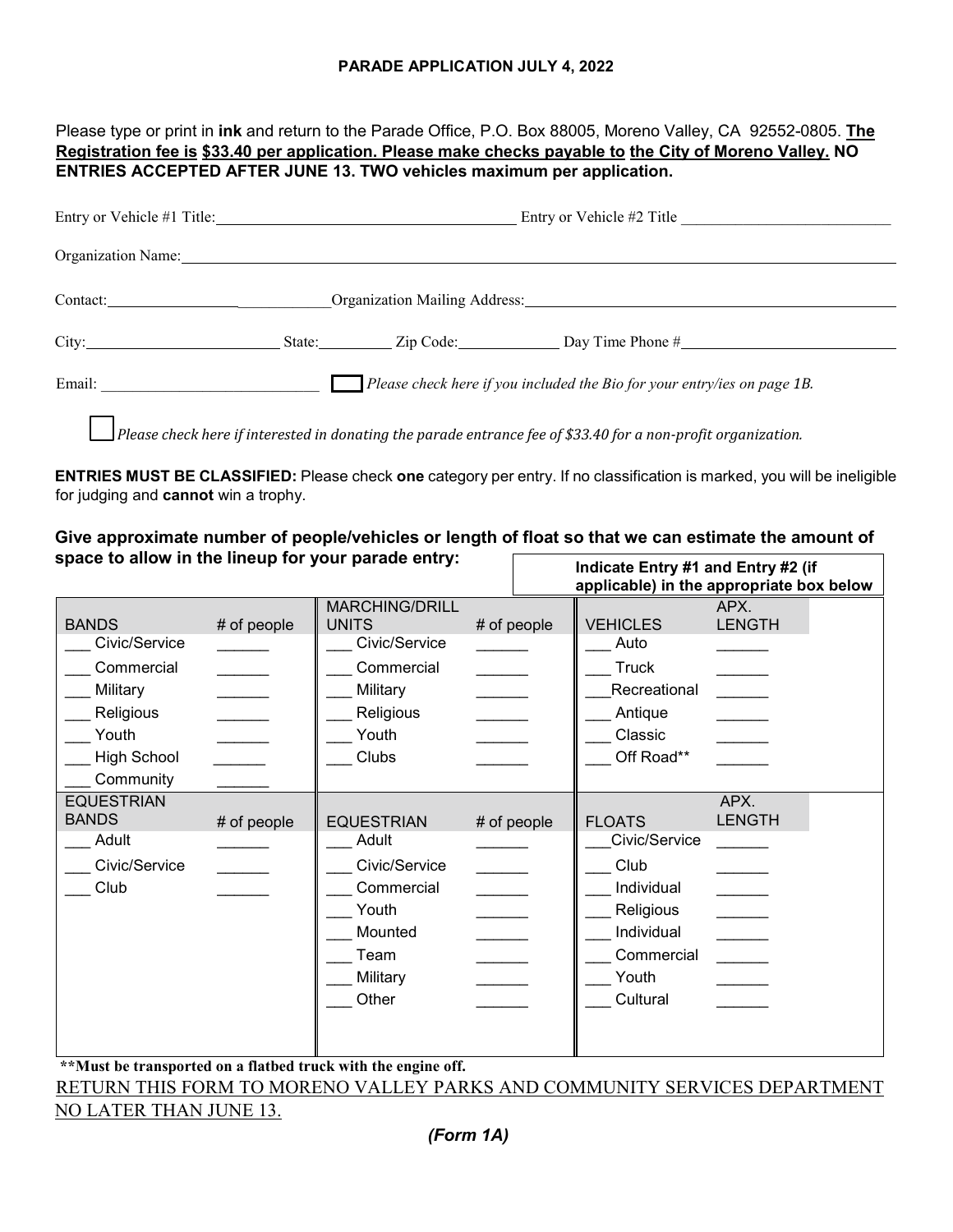# **PARADE APPLICATION JULY 4, 2022**

Provide a brief description of your entry so that the City may accurately reflect your entry when preparing the parade script. Please provide pronunciation of any potentially difficult words. Please provide a minimum of  $50$  words and a maximum of  $100$  words. The announcers utilize the description to introduce you along the parade route. If no description is provided, only the name of the entry can be used (use reverse side if necessary).

**Parade Entry Bio:** ENTRY #1

**Parade Entry Bio:** 

**ENTRY #2 (IF APPLICABLE)**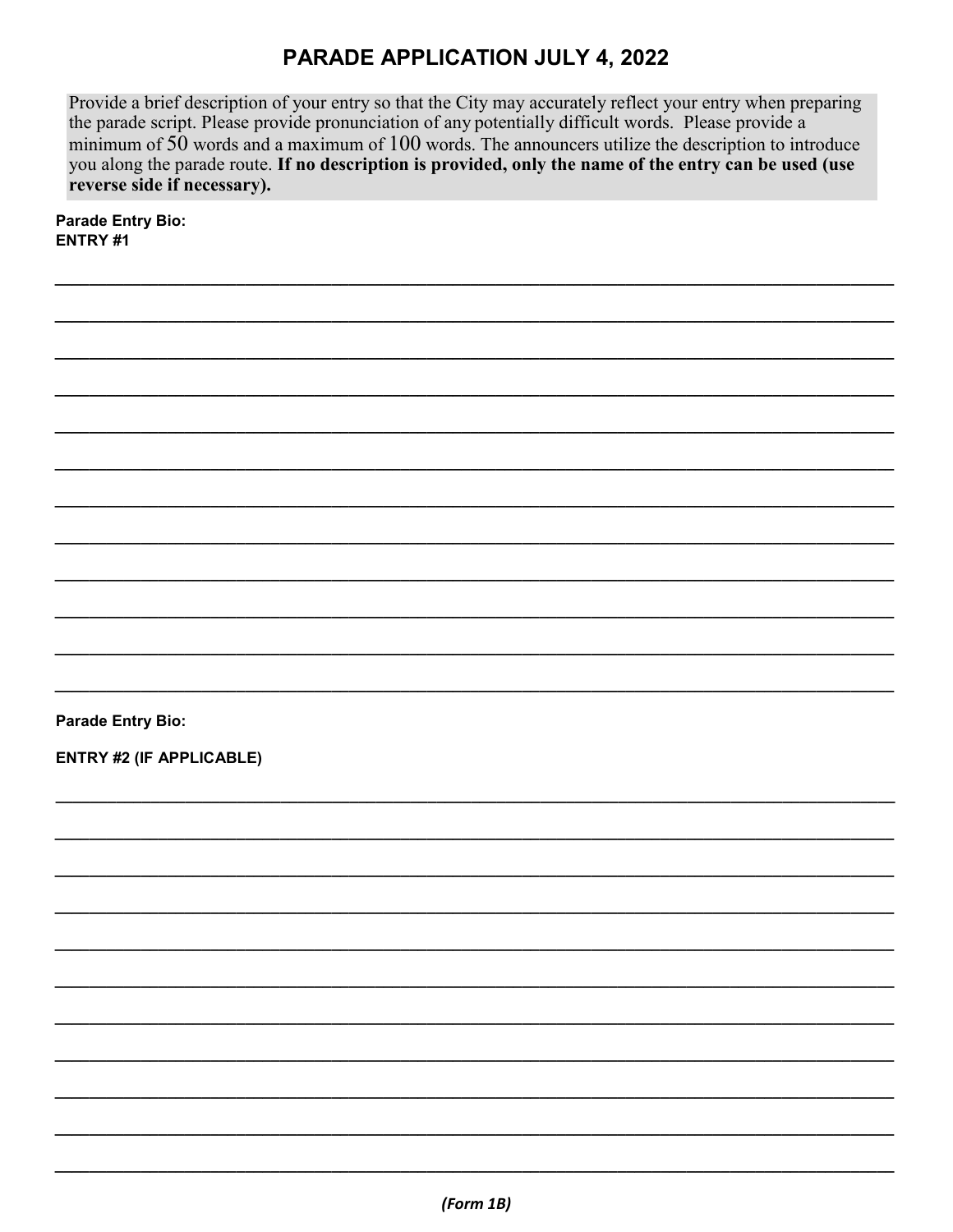#### **MORENO VALLEY FIRE DEPARTMENT FIRE PREVENTION BUREAU PARADE VEHICLE/FLOAT CONDITIONS**

The following are the fire requirements pertaining to parade vehicle/float entries:

- 1. A parade float is a unit especially designed or constructed for use in conjunction with a parade or public gathering. **Exception**: Passenger vehicles not in tow
- 2. Decorative materials on parade floats shall be of noncombustible material(s) or flame retardant treated. Combustible decorative materials are materials used for decorative effects such as streamers, cloth, cotton batting, paper, plastic, vegetation, hay, straw, vine, leaves, moss, and materials that are readily combustible. A flame propagation performance test may be required.
- 3. Decorative materials obstructing the view of the float operator/driver shall be prohibited.
- 4. Motorized parade floats and towing apparatus shall be provided with a minimum 2-A, 10-B: C rated portable extinguisher readily accessible to the operator.
- 5. Parade vehicles/floats shall be equipped with vehicular passenger restraints to secure all passengers in or on the parade floats.

**Exception** - Passenger vehicles not in tow are exempt.

**Pick Up Trucks** – Passengers riding in the bed of a truck shall all have a chair to sit in. Chairs shall be restrained and secured to limit movement using rope, cargo straps, etc. Passengers shall remain seated in the chairs during the parade. *Railing/stake sides may be installed on the truck bed in lieu of restrained seating.* 

**Floats/Flat Bed Trailers** - Passengers riding on floats/flatbed trailers shall all have a chair to sit in. Chairs shall be restrained and secured to limit movement using rope, cargo straps, etc. Passengers shall remain seated in the chairs during the parade. Children shall be supervised by an adult to ensure they remain seated. *Railing/stake sides may be installed on the trailer/float in lieu of restrained seating.* 

Although not required, the Moreno Valley Fire Department strongly recommends the use of seatbelt type restraints for all passengers, especially small children.

- 6. All passengers on the parade floats shall have evacuation access readily accessible in the event of an emergency. An evacuation drill may be required.
- 7. **Fire Prevention Bureau will conduct an inspection of your parade entry/float prior to the parade. Failure to comply with the above conditions will result in withdrawal from participation in the parade.**
- 8. **The Fire Prevention Bureau will begin conducting inspections at 8:30 a.m. Units not arriving for check-in by 8:45 a.m. will not be inspected and will be unable to participate.**

If there are any questions concerning these fire-life safety requirements, please contact the Fire Prevention Bureau at (951) 413-3370.

**I HAVE CAREFULLY READ AND UNDERSTAND THE FIRE REQUIREMENTS DETAILED ABOVE FOR THE PARADE. I AM AWARE THAT IF MY ORGANIZATION DOES NOT COMPLY WITH THESE PARADE FIRE-LIFE SAFETY REQUIREMENTS, MY ORGANIZATION WILL NOT BE PERMITTED TO PARTICIPATE AS AN ENTRY IN THE PARADE AND IS SUBJECT TO BEING PULLED OUT OF THE PARADE LINEUP. I UNDERSTAND THAT IF THIS HAPPENS, NO REFUNDS WILL BE GIVEN.** 

| <b>Printed Name</b>  | Title         |  |
|----------------------|---------------|--|
| Organization         |               |  |
| Day Phone            | Evening Phone |  |
| <b>Email Address</b> |               |  |
| Address              |               |  |
| Signature            | Date          |  |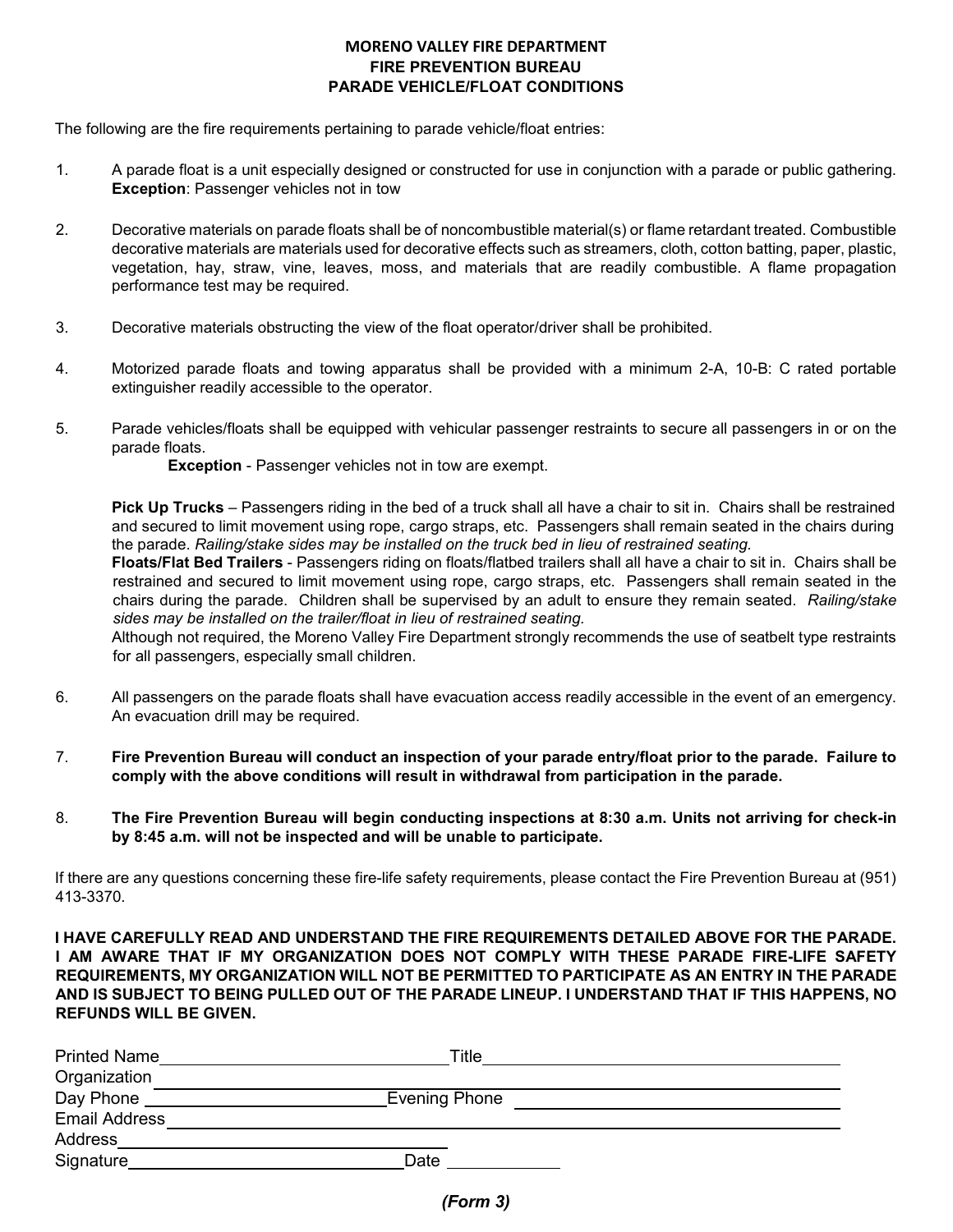#### **MORENO VALLEY FIRE DEPARTMENT FIRE PREVENTION BUREAU**

#### **PARADE VEHICLE/FLOAT CONDITIONS**

The following are the fire conditions pertaining to parade vehicle/float entries:

1. A parade float is an entry especially designed or constructed for use in conjunction with a parade or public gathering.

**Exception: Passenger vehicles not in tow** 

- 2. Decorative materials on parade floats shall be of noncombustible material(s) or flame retardant treated. Combustible decorative materials are materials used for decorative effects such as streamers, cloth, cotton batting, paper, plastic, vegetation, hay, straw, vine, leaves, moss, and materials that are readily combustible. A flame propagation performance test may be required.
- 3. Decorative materials obstructing the view of the float operator/driver will be prohibited.
- 4. Motorized parade floats and towing apparatus shall be provided with a minimum 2-A, 10-B: C rated portable extinguisher readily accessible to the operator.
- 5. Parade vehicles/floats shall be equipped with vehicular passenger restraints to secure all passengers in or on the parade floats.

**Exception** - Passenger vehicles not in tow are exempt.

**Pick Up Trucks** – Passengers riding in the bed of a truck must have a chair to sit in. Chairs must be restrained and secured to limit movement using rope, cargo straps, etc. Passengers must remain seated in the chairs during the parade. *Railing/stake sides may be installed on the truck bed in lieu of restrained seating.* 

**Floats/Flat Bed Trailers** - Passengers riding on floats/flatbed trailers must all have a chair to sit in. Chairs must be restrained and secured to limit movement using rope, cargo straps, etc. Passengers must remain seated in the chairs during the parade. Children must be supervised by an adult to ensure they remain seated. *Railing/stake sides may be installed on the trailer/float in lieu of restrained seating.* 

Although not required, the Moreno Valley Fire Department strongly recommends the use of seatbelt type restraints for all passengers, especially small children.

- 6. All passengers on the parade floats must have evacuation access readily accessible in the event of an emergency. An evacuation drill may be required.
- 7. **Fire Prevention Bureau will conduct an inspection of your parade entry/float prior to the parade. Failure to comply with the above conditions will result in withdrawal from participation in the parade.**
- 8. **The Fire Prevention Bureau will begin conducting inspections at 8:30 a.m. Entries not arriving for check-in by 8:45 a.m. will not be inspected and will not be able to participate.**

If there are any questions concerning these fire-life safety requirements, please contact the Fire Prevention Bureau at (951) 413-3370.